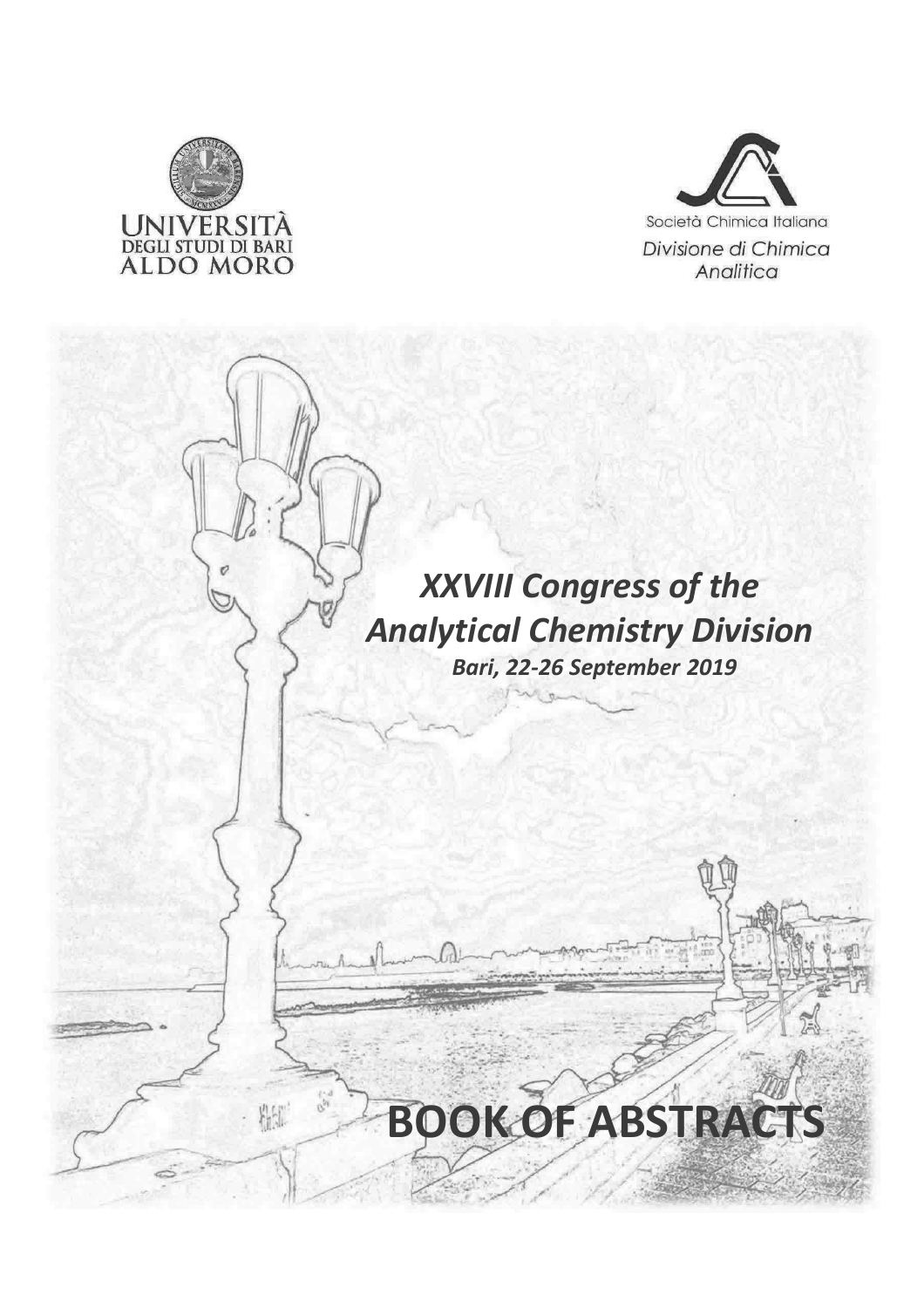

## **Book of Abstracts XXVIII Congress of the Analytical Chemistry Division**

Bari 22 – 26 September 2019 Università degli Studi di Bari Aldo Moro

Edited by Francesco Palmisano & Luigia Sabbatini Published online on 14 October 2019, Bari



ISBN: 978-88-94952-10-0 ©Società Chimica Italiana 2019

*This ebook is freely downloadable at http://barianalitica2019.it/doc/book of abstracts.pdf*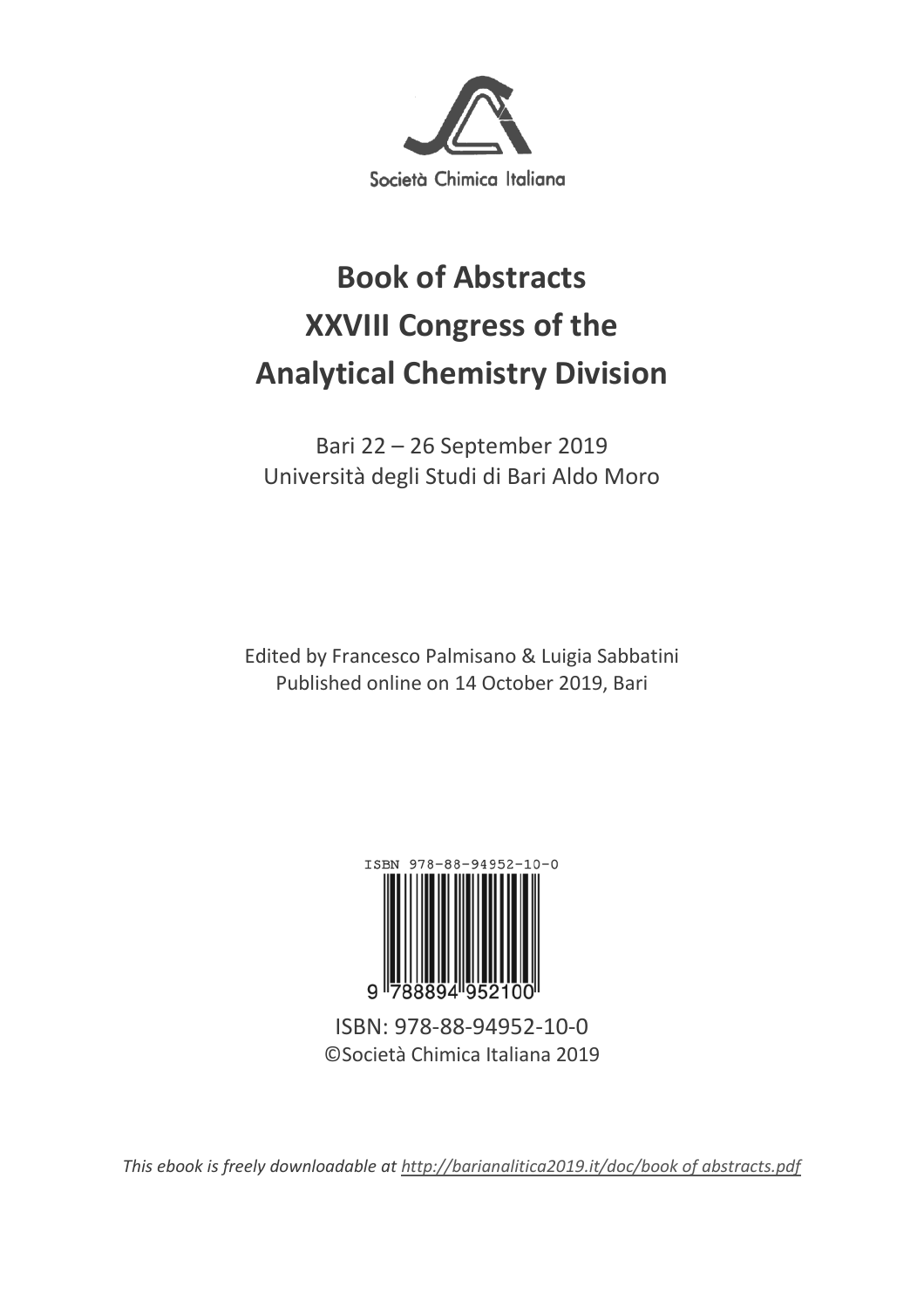O3 EAC2

#### HYDROCARBONS REMOVAL FROM BILGE WATER BY ADSORPTION ONTO ACTIVATED BIOCHAR FROM POSIDONIA OCEANICA

S. Cataldo, F. Giannici, A. Martorana, N. Muratore, A. Pettignano, F. Ursi

Dipartimento di Fisica e Chimica – Emilio Segrè, Università degli Studi di Palermo, Palermo, **Italy** 

The normal operations carried out on the boats during navigation generate waste waters such as oily bilge water. The latter is the aqueous mixture of potential pollutants of different origins and types: oily fluids, lubricants and greases, cleaning fluids and other wastes that accumulate in the lower part of the vessel [1,2]. The current legislation provides that they can be discharge directly into the sea if the concentrations of some components are below the expected limits. In particular, with regard to oil / hydrocarbons contamination, the current regulatory limit is 15 mg  $L^{-1}$  of total hydrocarbons. The present work starts from a public/private partnership funded by a grant of the Ministry of Economic Development (MiSE). Among the aims of the project, novel methods shall be tested for the reduction of hydrocarbons concentration at values below 5 mg  $L^{-1}$ . Moreover, instrumental techniques able to quickly measure the required low hydrocarbons concentration were tested. Among the different steps of bilge water treatment in pilot plant (coagulation, flotation, centrifugation, adsorption etc.), the latter requires the use of adsorbent materials able to reduce the oily concentration below the legal limits. Here we have chosen, optimized and tested materials obtained from bio-oil production waste, a biochar obtained by pyrolysis of Posidonia oceanica, a marine plant widespread in the Mediterranean sea.



Figure 1. Benchtop pilot system for hydrocarbon/oil fraction removal from bilge water type dispersion.

The biochar has been characterized and adsorption experiments were carried out with the pristine biochar (not activated) and with two chemically activated biochars (BCB and BCA) by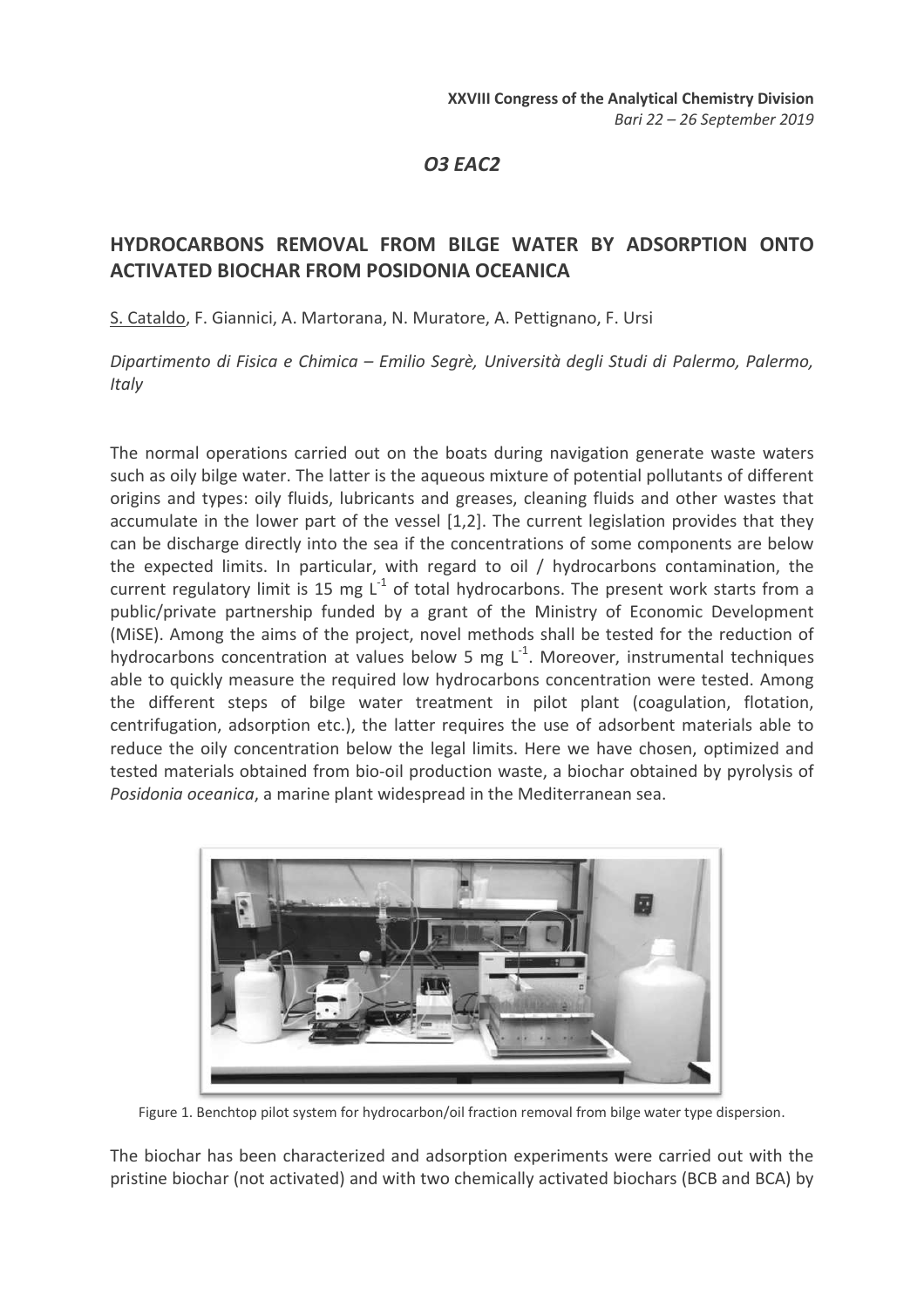#### O3 EAC2

means of acid or alkali treatments. Moreover, a commercial activated carbon (Filtrasorb 400) has been used for comparison purpose. Synthetic bilge waters were prepared following the reference standards [3] for the preparation of test fluids (used to test the bilge separator plant), containing DMA (distillate marine fuel) and SLS (sodium lauryl sulfate).

Batch adsorption isotherms were carried out without ionic medium and at different ionic strengths in NaCl in order to evaluate the effect of salinity on the adsorption ability of adsorbent materials. The same adsorbents were tested by column experiments. In particular, a bench pilot system was built (Figure 1.) and breakthrough curves were obtained changing amount of adsorbent material in column, flow rate, initial DMA and surfactant concentrations .

Several instrumental techniques (turbidimetry, TOC, HPLC-QQQ and HPLC-FLD) have been used to measure surfactant and hydrocarbon concentrations in experimental samples.

The batch experimental data were fitted with the most used isotherm models (Langmuir, Freundlich, Sips) and important considerations were made on the breakthrough curves of column experiments.

#### References

[1] EPA 800-R-11-007, Oily bilge water separators, 2011 [2] Yu L., Han M., He F., Arab. J. Chem., 2017, 10 S1913–S1922 [3] IMO MEPC.107(49), 2003